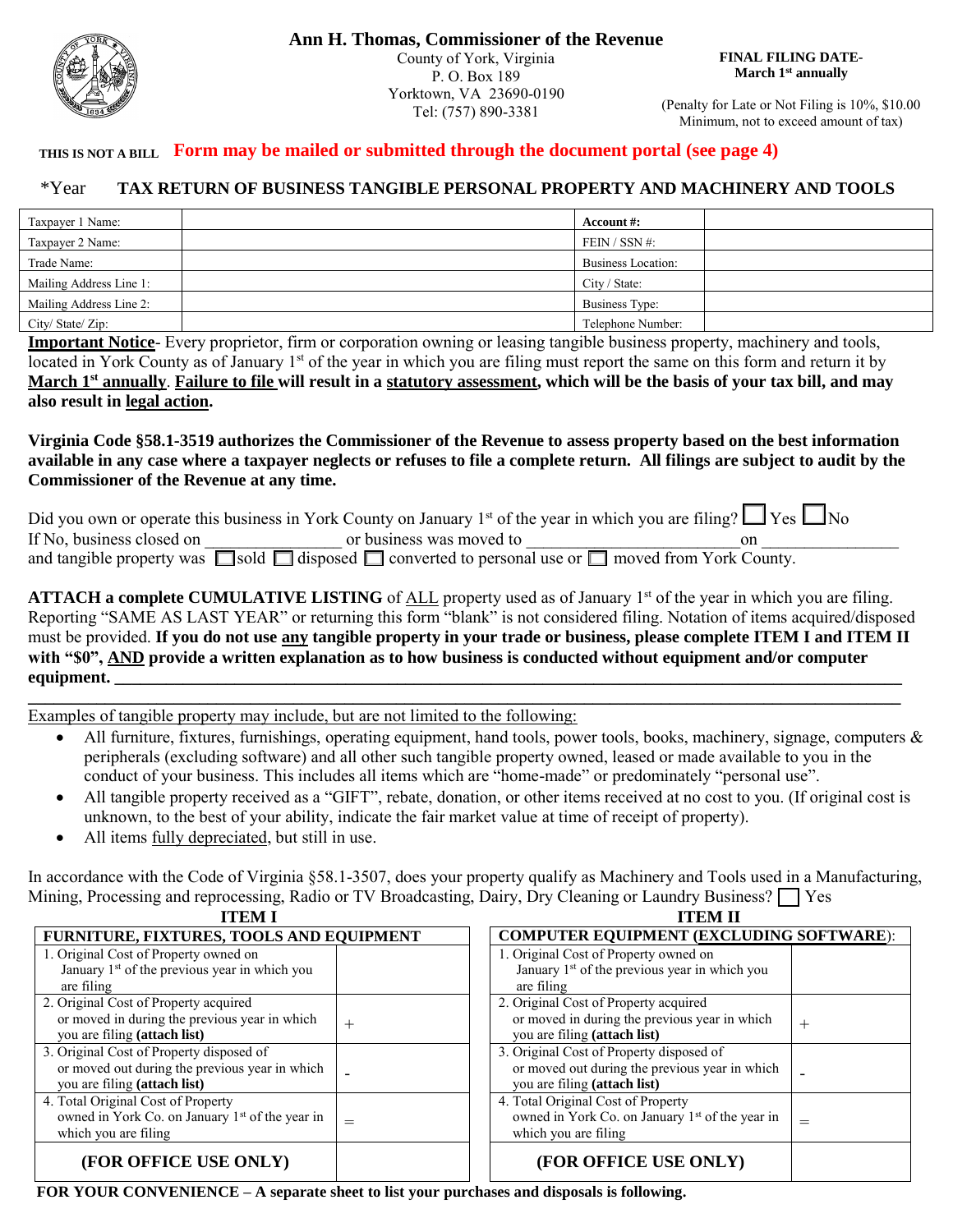#### **TAX RETURN OF BUSINESS TANGIBLE PERSONAL PROPERTY AND MACHINERY AND TOOLS (Continued)**

#### **ITEM III\* Business Use Vehicles/Mobile Homes/Mobile Office Trailers/Boats**

(List all vehicles owned or leased by this business **AND** list all other vehicles used more than **50% for business purposes.)**

| <b>Registered Owner or</b><br><b>Lessor</b> | <b>Year-Make-Model</b> | <b>Identification</b><br>Number/VA# | Date<br><b>Acquired</b> | Cost to<br>You | <b>Office Use</b><br>Only |
|---------------------------------------------|------------------------|-------------------------------------|-------------------------|----------------|---------------------------|
|                                             |                        |                                     |                         | \$             |                           |
|                                             |                        |                                     |                         | S              |                           |
|                                             |                        |                                     |                         | c              |                           |

#### **\*IF ADDITIONAL SPACE IS NEEDED, ATTACH A SEPARATE SHEET AND REFER TO ITEM#**

 **ITEM IV\* Property Leased, Rented, Borrowed or Otherwise Provided BY others as of January 1st of the year in which you are filing - (except vehicles)** 

| <b>Identify Owner/Lessor</b> | <b>Mailing Address</b><br>City/State/Zip | <b>Description of Property</b> | Date of<br>Lease | Quoted<br><b>Purchase Price</b> |
|------------------------------|------------------------------------------|--------------------------------|------------------|---------------------------------|
|                              |                                          |                                |                  |                                 |
|                              |                                          |                                |                  |                                 |
|                              |                                          |                                |                  |                                 |

# **\*IF ADDITIONAL SPACE IS NEEDED, ATTACH A SEPARATE SHEET AND REFER TO ITEM#**

 **ITEM V\* Property, Leased Rented, Borrowed or Otherwise Provided TO others as of January 1st of the year in which you are filing - (except vehicles)** 

| <b>Identify Lessee/Borrower</b> | <b>Physical Location of</b> | <b>Description of Property</b> | Date of | Quoted                |
|---------------------------------|-----------------------------|--------------------------------|---------|-----------------------|
| <b>Mailing Address</b>          | <b>Property</b>             |                                | Lease   | <b>Purchase Price</b> |
|                                 |                             |                                |         |                       |
|                                 |                             |                                |         |                       |
|                                 |                             |                                |         |                       |
|                                 |                             |                                |         |                       |
|                                 |                             |                                |         |                       |
|                                 |                             |                                |         |                       |

#### \***IF ADDITIONAL SPACE IS NEEDED, ATTACH A SEPARATE SHEET AND REFER TO ITEM#**

*I declare that the information and figures provided above are true, full and correct to the best of my knowledge and belief. If submitting by the DOCUMENT PORTAL, you must initial below, which will be the equivalent of your signature. If submitting by MAIL, this form must be signed. This form cannot be accepted unless you initial or sign below.*

Taxpayer Initials: \_\_\_\_\_\_ Date: \_\_\_\_\_\_\_\_\_\_\_\_ Daytime Phone #: \_\_\_\_\_\_\_\_\_\_\_\_\_\_\_\_\_ Fax #: \_\_\_\_\_\_\_\_\_\_\_\_\_\_\_\_\_\_\_\_\_\_

Taxpayer Signature: <br>
Email Address:

If you would like this office to be able to discuss this return with anyone other than the owner or corporate officer of the business, please check the box below.

 $\Box$  I authorize the Commissioner of the Revenue's office to discuss this return with

**NOTE: It is a Class 1 misdemeanor for any person to willfully subscribe a return which he/she does not believe to be true and correct as to every material matter (Code of Virginia §58.1-11).**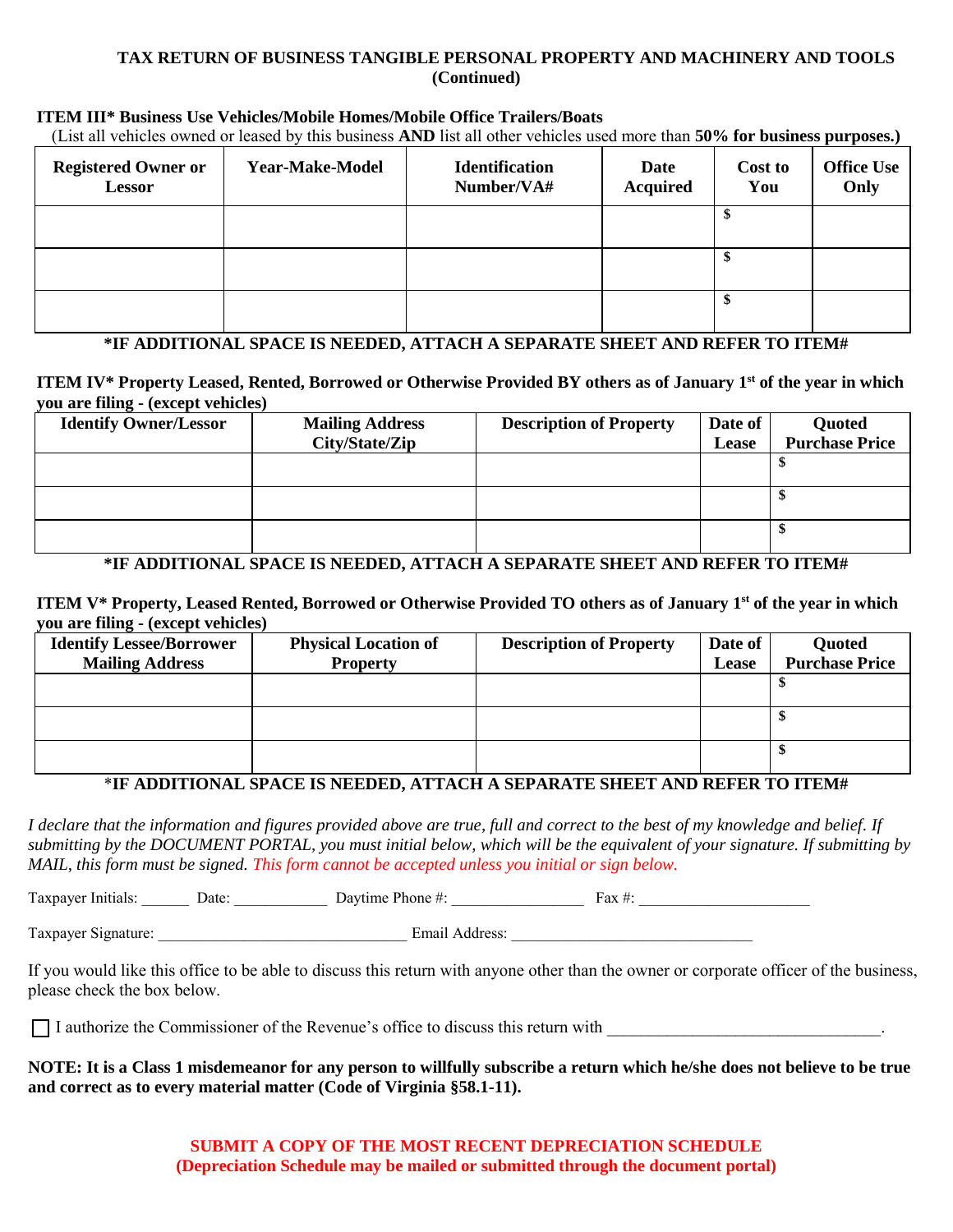

### **ITEMIZED PROPERTY LISTING County of York, VA**

#### **(This form must be completed and returned with your filing form)**

| <b>Company Name:</b>   | <b>Daytime Telephone:</b> |  |
|------------------------|---------------------------|--|
| <b>Contact Person:</b> | <b>Email Address:</b>     |  |
| <b>Account Number:</b> | Website:                  |  |

Please refer to your *"Tax Return of Business Tangible Personal Property and Machinery and Tools"* form for the examples of the types of tangible property required to be reported. If you have any questions in regards to what property should be reported, please contact our office at (757) 890-3381.

**\*** Original cost field cannot be "blank" or "\$0". If you received property at no cost to you, please provide the fair market value at the time you originally acquired the property. \*\* Items acquired/disposed must be reported and effective date of acquisition/disposition indicated.

Please make additional copies of this sheet as needed. You may use your own form as long as it includes the information requested below.

# **Itemized List of Property "Acquired"**

# **(January 2nd through December 31st of the previous year in which you are filing)**

| Asset # | <b>Description of Property</b> | Date Acquired**<br>(list in order by date of<br>acquisition) | <b>Original Cost*</b> |
|---------|--------------------------------|--------------------------------------------------------------|-----------------------|
|         | <b>Example: Computer</b>       | MM/DD/YYYY                                                   | XX,XXX.XX             |
|         |                                |                                                              |                       |
|         |                                |                                                              |                       |
|         |                                |                                                              |                       |
|         |                                |                                                              |                       |
|         |                                |                                                              |                       |
|         |                                |                                                              |                       |
|         |                                |                                                              |                       |
|         |                                |                                                              |                       |
|         |                                |                                                              |                       |
|         |                                |                                                              |                       |

**Total Cost of Equipment "Acquired" (during the previous year in which you are filing) (ITEM I, Line 2) \$ \_\_\_\_\_\_\_\_\_\_\_\_\_\_\_\_**

| ¢<br>Ψ |  |  |  |  |  |
|--------|--|--|--|--|--|
|        |  |  |  |  |  |

**Total Cost of Computer Equipment "Acquired" (during the previous year in which you are filing)**  (ITEM II, Line 2)  $\qquad \qquad$  **\$** 

Please transfer figures from above totals to corresponding line on first page of *"Tax Return of Business Tangible Personal Property and Machinery and Tools"* form.